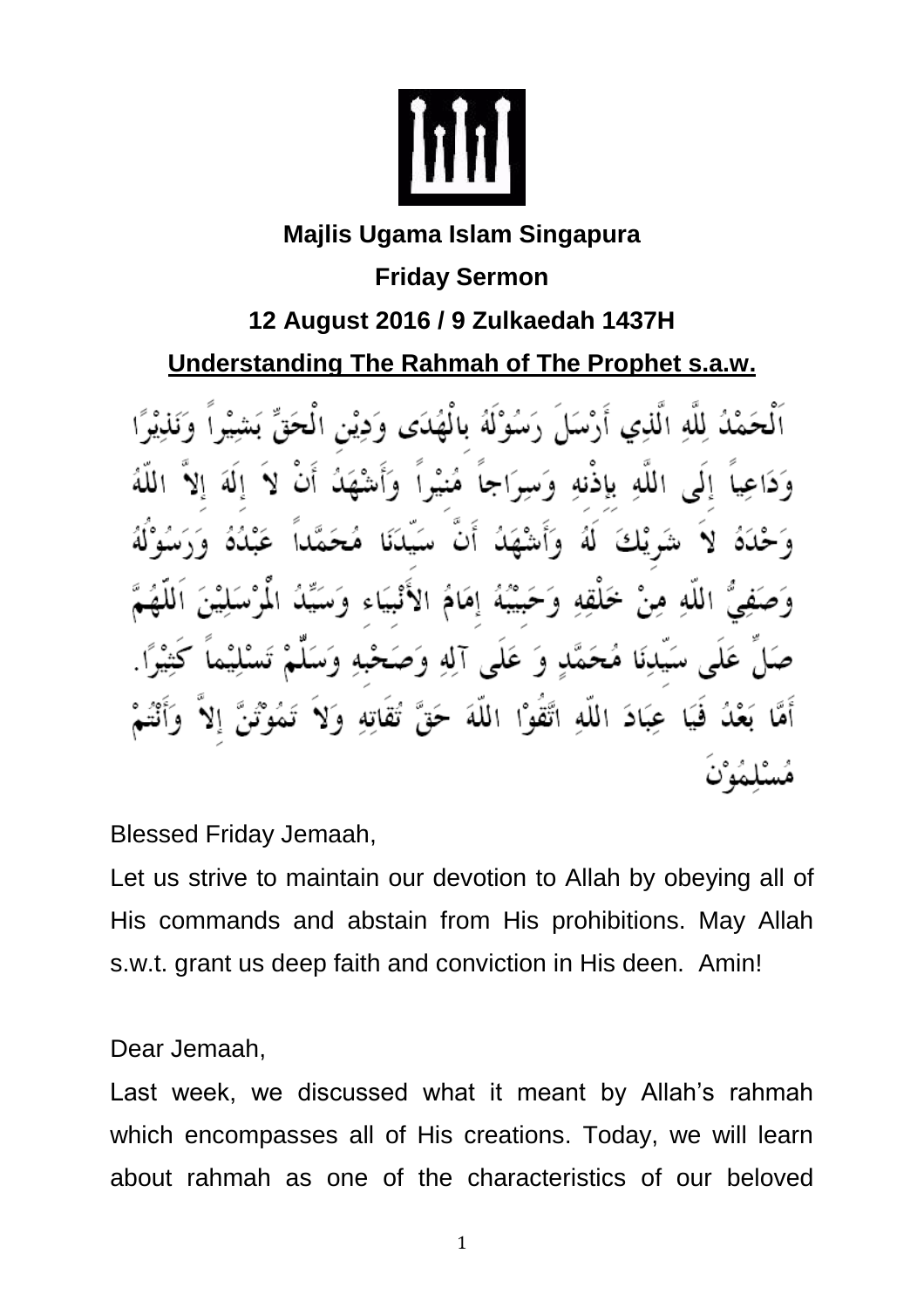messenger, Prophet Muhammad s.a.w. by understanding the rahmah or mercy that he radiated to the world. Allah s.w.t. says in the Quran:

لَقَدْ جَآءَكُمْ رَسُوكُ\_ مِّنْ أَنفُسِكُمْ عَزِيزٌ عَلَيْـهِ مَا عَنِـتُّمَّ حَرِيصٌ عَلَيْمَــِّمْ بِٱلْمُؤْمِنِينَ رَءُوشٌ رَّحِيــهُرْ (١٢٨)

Meaning: *"There has certainly come to you a Messenger from among yourselves. Grievous to him is what you suffer; [he is] concerned over you and to the believers is kind and merciful."* [Surah At-Taubah:128]

Beloved Jemaah,

The verse that was just recited records the sincerity of the Prophet's love and his mercy to all of humanity. Rasulullah s.a.w. hoped that all of his ummah will be safe in this world and the hereafter. There is a hadith that described the love Rasulullah s.a.w. had towards his ummah: *"My life is a great good for you: you will relate about me and it will be related to you. And my death is a great good for you, your actions will be presented to me and if I see goodness I will praise Allah for it, and if see any evildoing I will ask forgiveness (of Allah) for you."* [Hadith reported by Al-Bazzar & Al-Haitsami]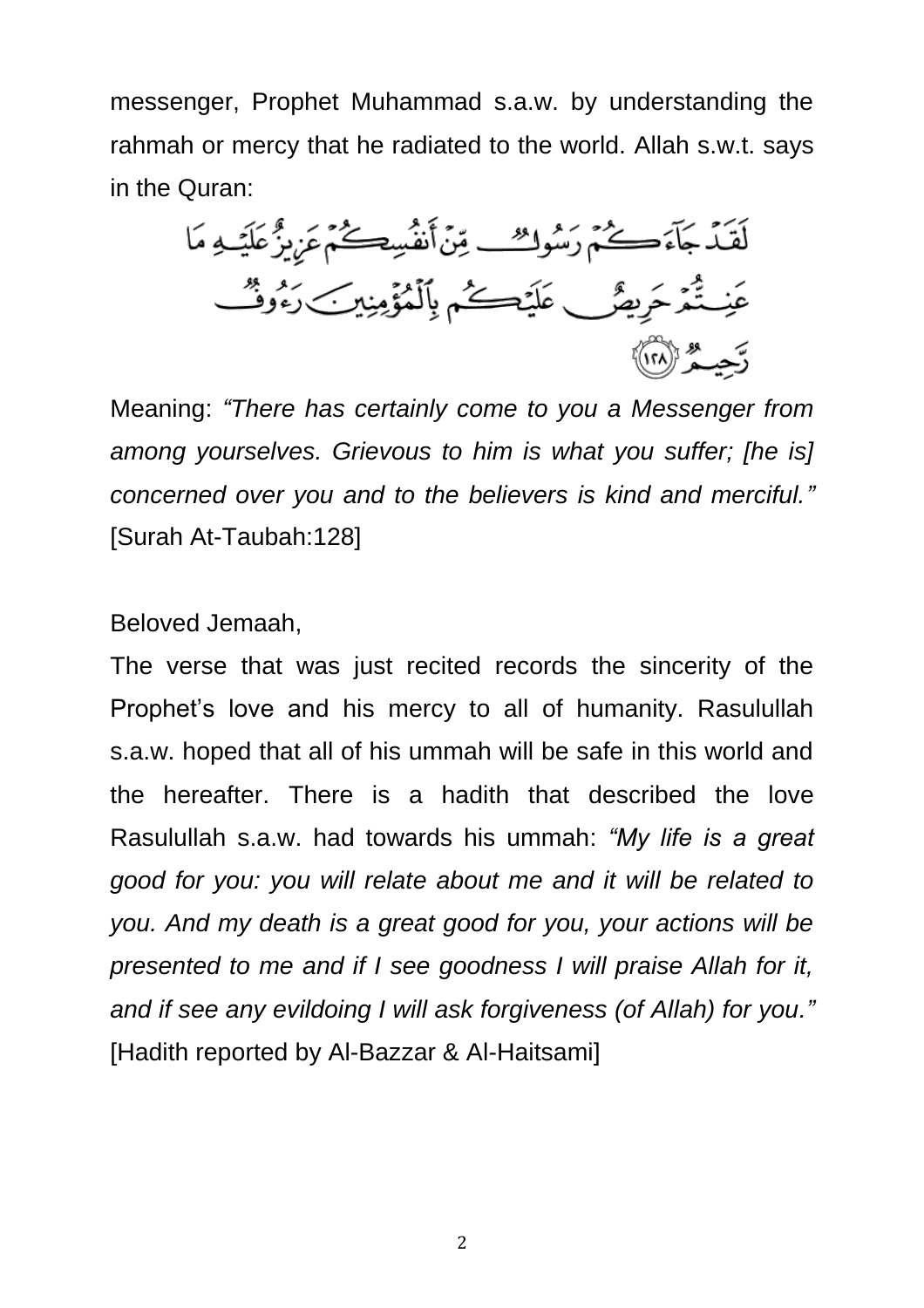Look at how great Rasulullah's mercy for his ummah was! He was always thinking of his ummah and prayed for everyone's prosperity. His love, care and concern was for all of humanity.

Jemaah,

The Qur'anic verse and hadith above are just some of the many evidences that show the merciful character of Prophet Muhammad s.a.w. and his love for others. For those among us who read and study those texts, surely we wonder what are the benefits to us in understanding this characteristic of his?

The objective of doing so is to reflect upon ourselves, and help us emulate the Prophet s.a.w. in spreading mercy to all. In fact, a believer (Mukmin) who claims to love Rasulullah s.a.w. will strive to uphold his sunnah. That is the true meaning of love. The Prophet s.a.w. stated: *"Whoever upholds my sunnah, that is a sign of his love for me. And whoever loves me, he will be with me in Allah's paradise"* [Hadith narrated by At-Tirmizi]

Blessed Jemaah,

Rasulullah s.a.w. repeatedly reminded us of the importance of good akhlak in our daily interactions with others. Among the *prophetic traditions* that state this, one carries this meaning: *"He is not of us who does not have mercy on young children, nor honour the elderly."* [Hadith reported by At-Tirmizi]

3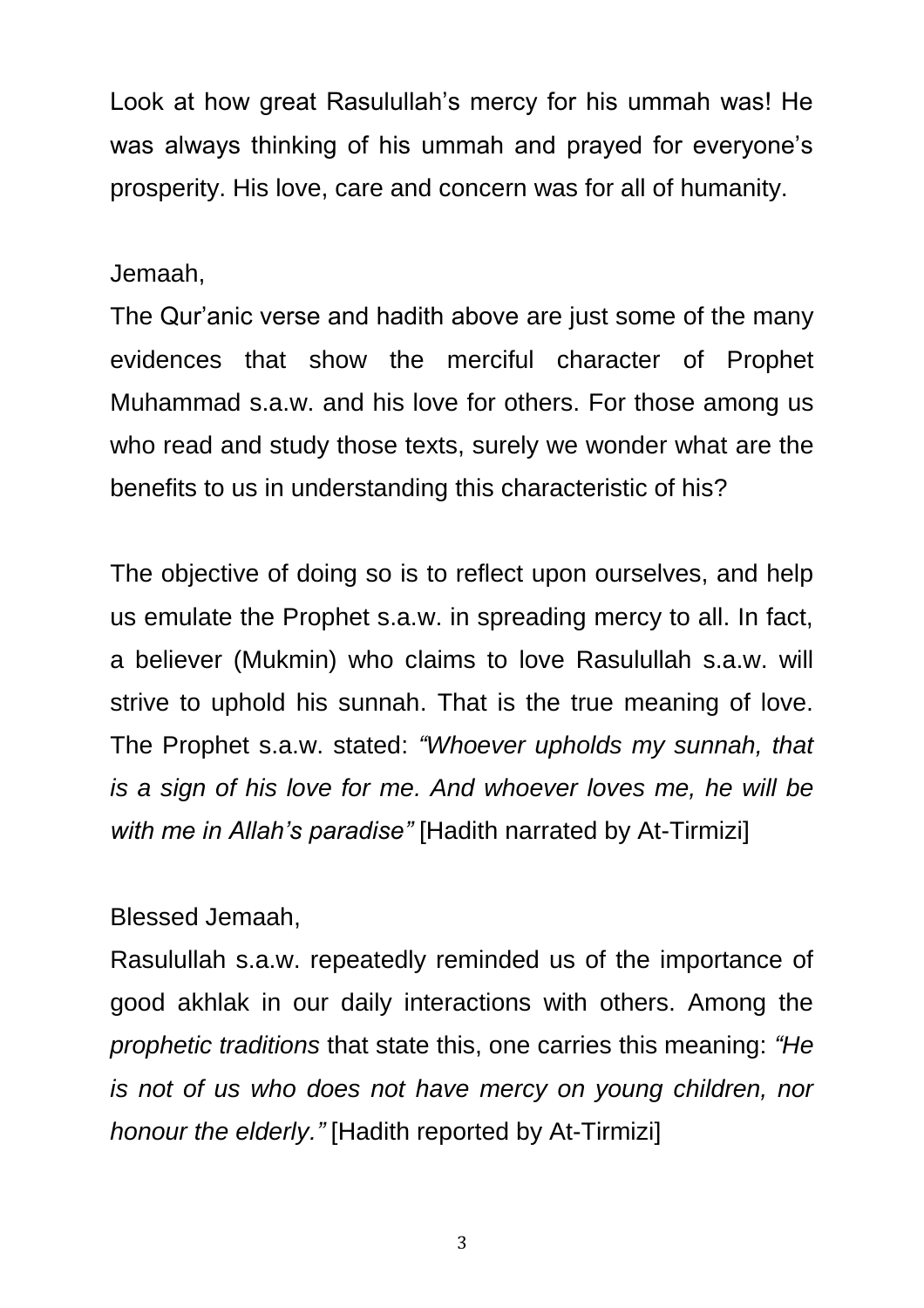If the hadith that I have just shared emphasises the importance of akhlak with others, let us reflect upon anotherhadith that emphasises good akhlak with our closest family members. The Prophet s.a.w. said: *""The best of you is he who is best to his family, and I am the best among you to my family."* [Hadith reported by At-Tirmizi]

In his interactions with his wife and children, Rasulullah s.a.w. was merciful toward them by joking in a friendly manner, giving gentle advice and helping out his wife and children at home. If the Prophet s.a.w. who was extremely busy with many responsibilities was still able to help his wife with household duties, we should also be able to do so.

Let us reflect upon the noble and beautiful character of Rasulullah s.a.w. that attracted many to Islam. His face calms those who see it, his gentle and kind demeanour encourages others to emulate him. Such was his admirable conduct.

Jemaah,

Whenever we witness or read about the different crises happening around the world, we would often ask ourselves, how can we extend help to the victims, regardless of their religious beliefs. How can we spread mercy to this group who is in dire need of assistance?

4